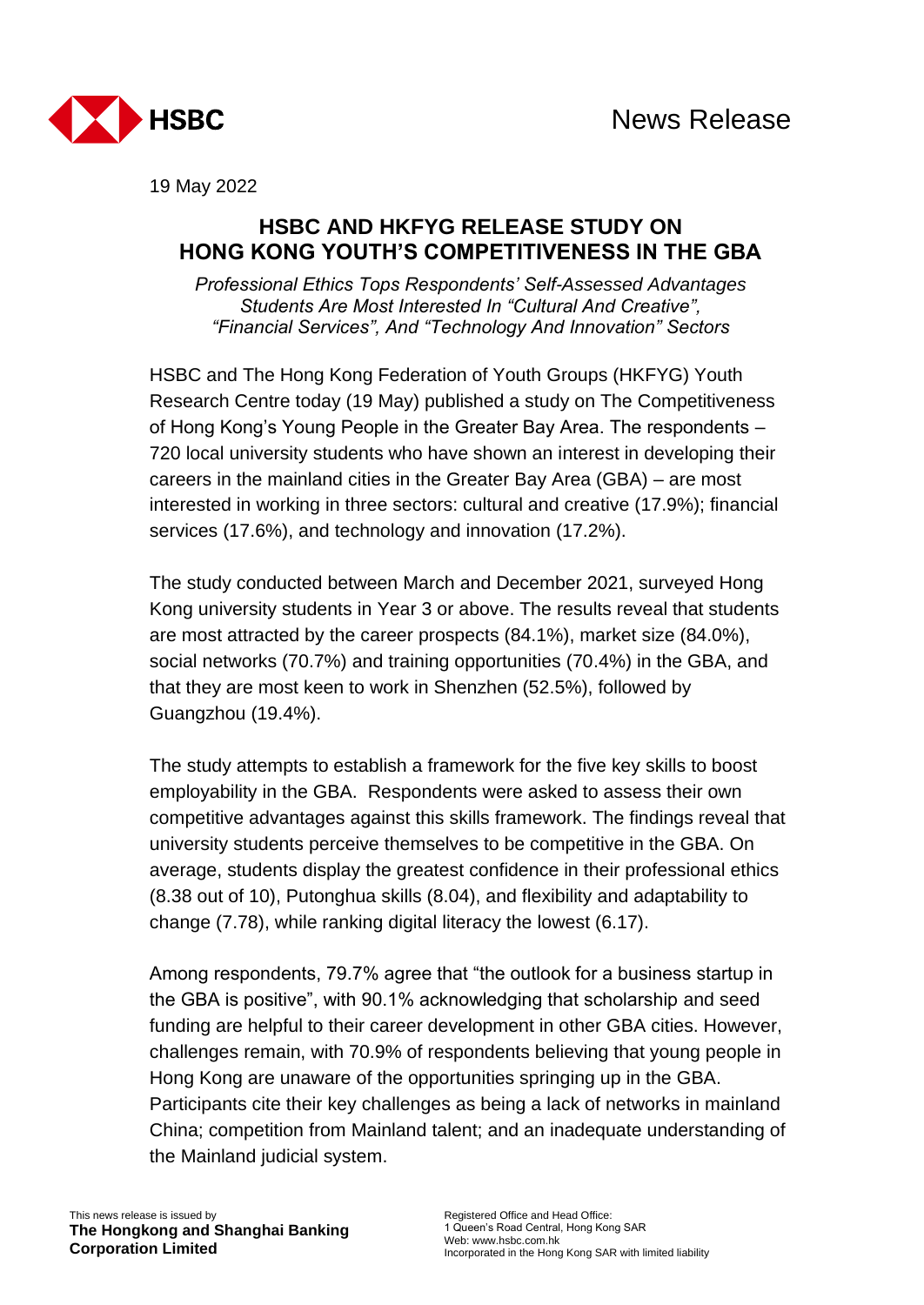When asked how young people could best embrace the opportunities in the GBA, 63.9% of respondents are willing to join GBA-based work experience programmes or internships. Respondents also highlight a desire to understand industry outlooks (51.4%) and participate in activities, workshops or knowledge exchange programmes about the GBA (41.3%).

A group of 16 GBA experts, scholars and employers were interviewed for this study. Collectively, they believe that the comparatively strong English language skills of young people in Hong Kong, coupled with their global vision, could improve the service quality of Mainland enterprises and help these enterprises open doors to international markets. However, competition for jobs is intense in the GBA and Hong Kong is not the only source of talent for employers. To increase their employment prospects, Hong Kong youth will have to improve their professional skills, and develop a good understanding of the GBA's planning, policies and industry prospects. The expert group suggest that young people interested in working in other GBA cities should target the industries and cities that best suit them. They should also treat the experience of working in the Mainland as a step in their career development, using the GBA experience to enrich their resumes and advance their career pathways.

The study also interviewed 26 young Hong Kong people studying, working or starting up businesses in the Mainland cities of the GBA. They agree that immersing themselves in the culture and lifestyle of other GBA cities has deepened their understanding of the region and kept them abreast of its development. While the pandemic has inevitably extended their stays in the GBA, some interviewees working in the GBA report a deepened understanding of life in the area.

**Daniel CHAN, Head of Greater Bay Area, HSBC**, said, "Since the GBA development framework was announced in 2017, economic policies and infrastructure projects implemented have brought much closer the cooperation among Guangdong, Hong Kong and Macao. At present, there are more than 85,100 residents from Hong Kong and Macao that have registered for employment in Guangdong. If Hong Kong is to reap the full benefit, it is vital that our next generation gains first-hand understanding of the whole GBA economy's breadth and depth. As a large private sector employer in the GBA, we are glad to see that Hong Kong university students are openminded about career opportunities in the region. GBA is a focus of HSBC's growth strategy in Asia. We are committed to building a sustainable talent pipeline and supporting the future development of the GBA."